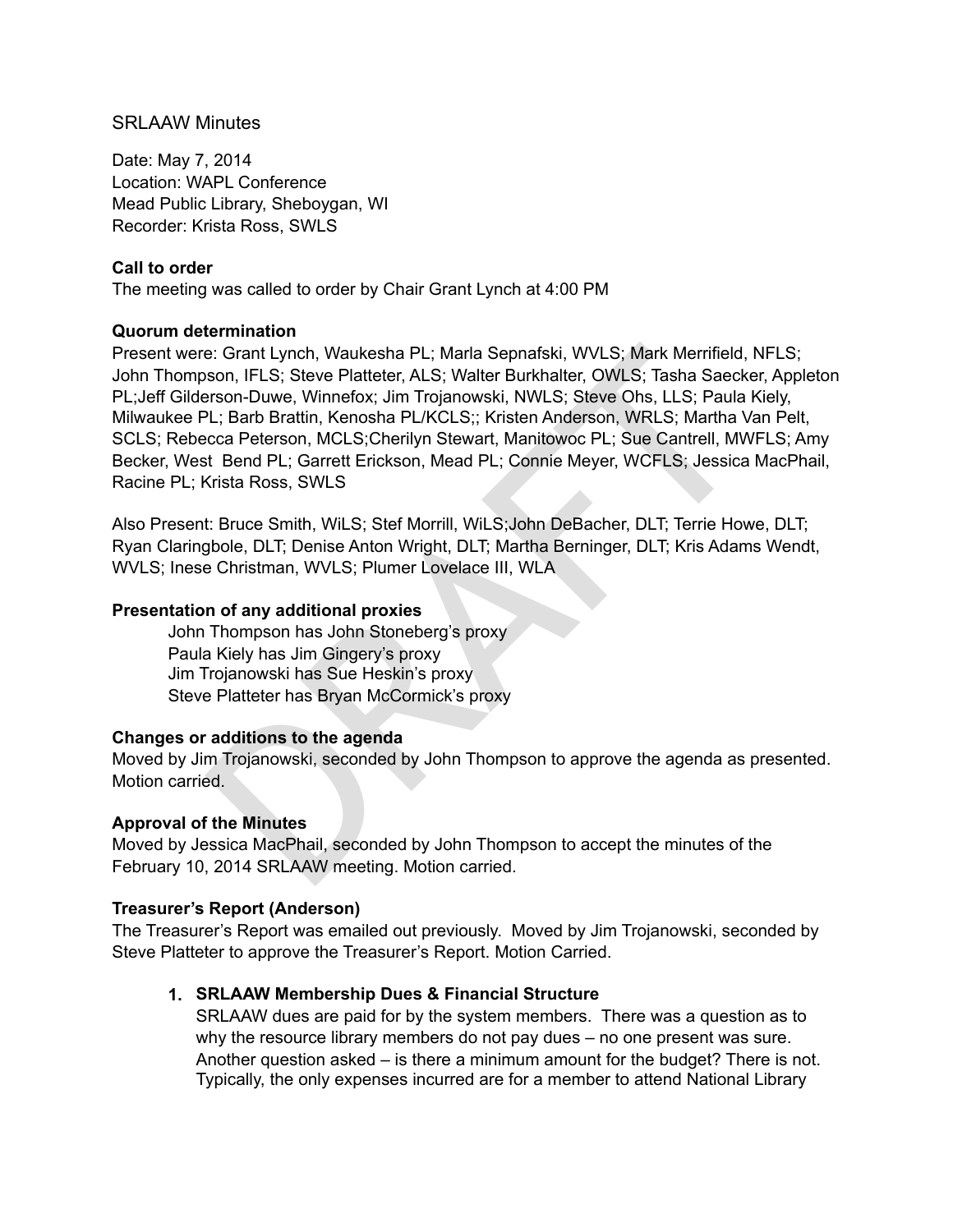Legislative Day and that is capped at \$1000. There have meeting some meeting expenses, but those are rare.

## **Innovative Acquisition of Polaris**

Connie Meyer reported that she had received a call and was assured by the rep that both systems will be supported in the near future and there are no contract increases planned. It is unclear what this acquisition will mean as Innovative has also formed a "strategic alliance" with **Biblioteca** 

# **Proposal to Create Shared Public Library Administrative Consultant Position**

Pelt led the discussion on the possibility of creating a shared public librare consultant position. Due to recent staffing changes at SCLS, there is ubic library administrative consultant and that presented a possible oppo Martha Van Pelt led the discussion on the possibility of creating a shared public library administrative consultant position. Due to recent staffing changes at SCLS, there is no longer a dedicated public library administrative consultant and that presented a possible opportunity for collaboration. Jeff Gilderson-Duwe stated that this is a major area in which systems build relationships with their member libraries. Jim Trojanowski felt that if systems are looking to share positions, that a public library administrative consultant would be lower priority – building projects and marketing would be higher on the list for him. Martha Van Pelt asked, what other areas would be higher priority? The consensus was youth services, special needs, continuing education, marketing and building projects. Anyone who is interested in exploring a shared public library administrative consultant position should contact Martha Van Pelt.

# **Review of SRLAAW Purpose, Mission, Bylaws and Committees**

The SRLAAW website looks fabulous. Everything has been transferred over as is and may need to review and remove old, outdated material at a later date. Walter Burkhalter stated that the credit goes to Evan Bend, Library Services Manager at OWLS. Thank you, Evan!

The current bylaws are 19 years old. Paula Kiely said it's time to take another look. There is some ambiguity in the language and the group needs to think about its purpose. From her recent experience, Paula feels that the right things are in the bylaws, but we may need to look at how proxies are handled. Consensus of the group was to form a committee to review the bylaws, purpose, mission and committees of SRLAAW. The following members volunteered:

Walter Burkhalter, OWLS; Grant Lynch, Waukesha PL; Rebecca Peterson, MCLS; Paula Kiely, Milwaukee PL: Jessica MacPhail, Racine PL.

# **LD&L Report: SRLAAW Assistance needed**

Kris Adams Wendt, co-chair of WLA's Library Development & Legislation (LD&L) Committee asked for SRLAAW's assistance. There's a new budget coming up and we need to generate a sustainable grassroots organization to reach out to the majority party. The message LD&L is getting is:

- Get engaged now, or be prepared to get handed your lunch
- Invest time in legislators
- Now is not the time to be subtle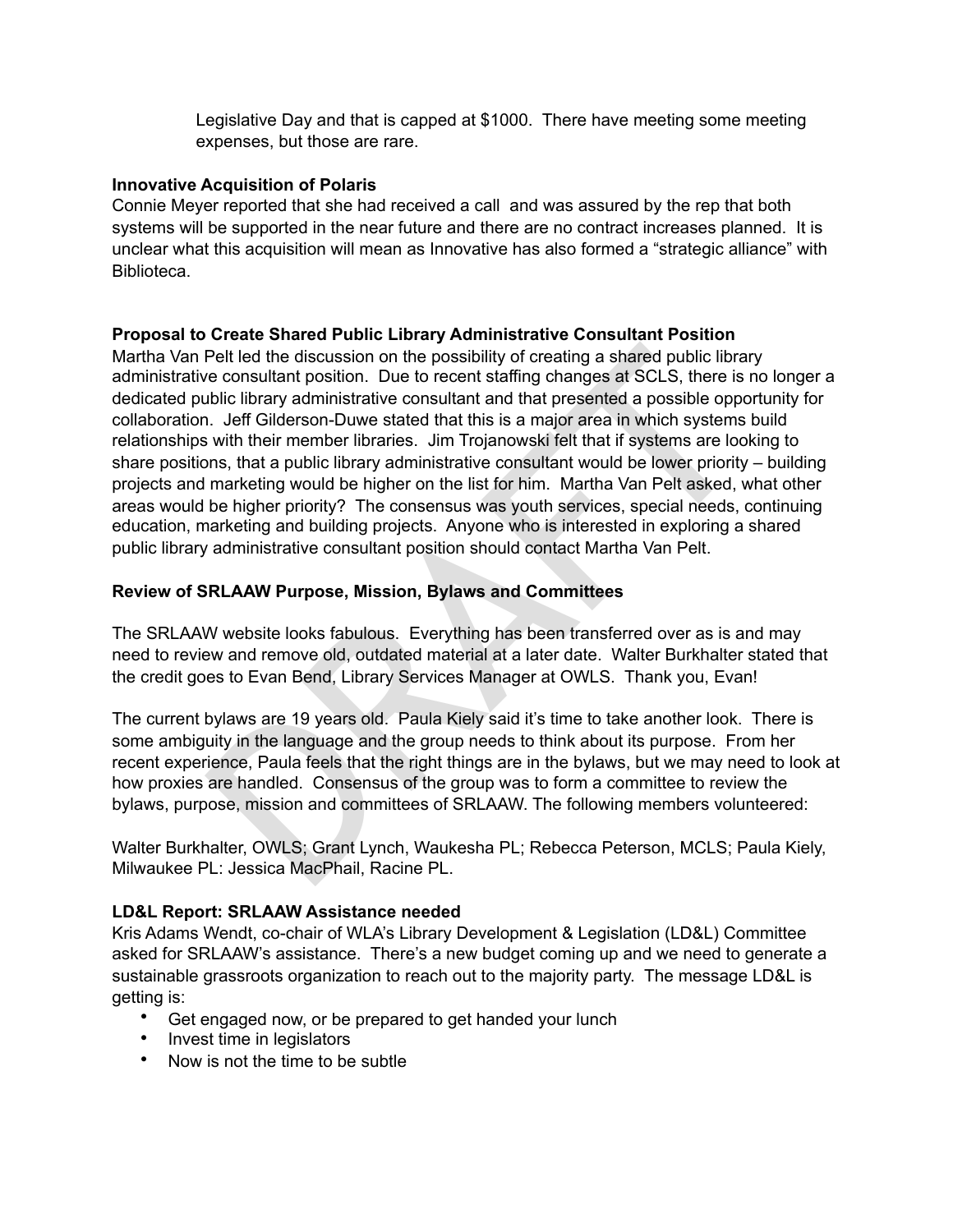The political reality check is that it is unlikely that either the Governor's office or the legislature will change parties in the majority. We need to make the connection between voters and library users for the legislators.

The wild card in the budget process is the Universal Service Fund (USF). State library system aids come from this fund as well as the library contracted services. The telcos dislike USF and have lobbied against it.

LD&L is asking libraries to reach out through trustees, friends and patrons to state office candidates. There is a lot of opportunity in the open seats, but don't ignore the races in which an incumbent is running. Kris distributed a listing of the open seats.

LD&L is also working to establish WLA as the clearinghouse for information as well as tools for advocacy. If you have any information about declared candidates and potential library supporters with connections to them, let Kris Adams Wendt know.

# **1. Follow-up Act 157 (AB288)**

There were no questions, concerns or comments on Act 157.

## **Follow-up: National Library Legislative Day**

working to establish WLA as the clearinghouse for information as well a<br>
f you have any information about declared candidates and potential librar<br>
fivith connections to them, let Kris Adams Wendt know.<br>
Collow-up Act 157 National Library Legislative Day was May 5 & 6. A group from Wisconsin, which included SRLAAW members Grant Lynch and Martha Van Pelt, visited all our representatives and both senators. Overall, it was a great success. The aides were very receptive to certain points, liking stories and how funding related to specific activities. Julie Schneider, the WLA Federal Legislative Advocate, did an outstanding job arranging the visits.

# **Affiliated Organization Reports:**

# **DLT**

John DeBacher introduced the two newest members of the team: Ryan Claringbole, Public Library Technology Consultant and Denise Anton Wright, Public Library Administration Consultant.

John updated the group on the process of the LEAN System study to date.

DLT is putting together its budget proposal. They are hoping to tap into any and every organization concerned with library services to get input on what to include in the budget to pass onto the State Superintendent. Martha Berninger stated that it's not only about adding more Badgerlink databases, but also other services. The initial draft is due at the end of May. Contact John DeBacher, Martha Berninger or Kurt Kiefer with ideas.

# **WiLS**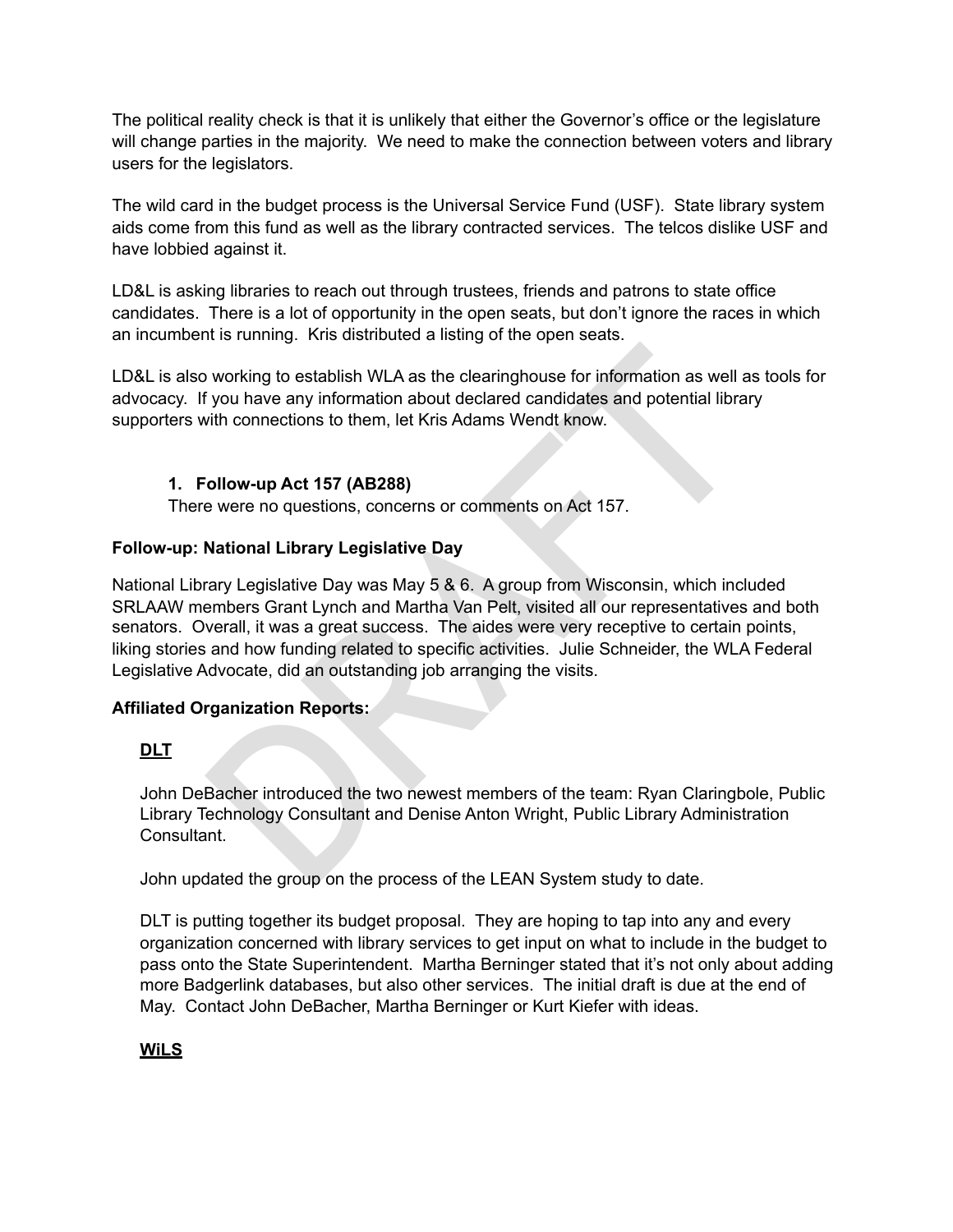The ILS survey data is currently being compiled. It's been a very complex process and Stef thanked everyone for their participation. The transition last year to the new organizational and fee structure has gone well and this year's audit showed that WiLS will meet or exceed its financial goals.

WiLS is moving some staff responsibilities around. They are working on an "Experts Connection" project to make connections between experts and needs.

Bruce is working on two projects: Gale Courses group purchase and is working with the Columbus PL on its ALA grant.

## **1. SRLAAW Board Appointment for WiLS**

Moved by John Thompson, seconded by Marla Sepnafski, to have Steve Platteter continue as the SRLAAW representative. Motion carried.

## **WPLC**

The WPLC met prior to the SRLAAW meeting. WPLC discussed the bylaws and new projects. It was decided to donate the items in the gadget packages to WLA for the silent auction. The WPLC board decided that it would meet four times per year – twice online and twice in person (at the WAPL and WLA conferences).

# **WLA**

**IRLAAW Board Appointment for WiLS**<br>Id by John Thompson, seconded by Maria Sepnafski, to have Steve Plat<br>nue as the SRLAAW representative. Motion carried.<br>LC met prior to the SRLAAW meeting. WPLC discussed the bylaws and<br>I Plumer Lovelace thanked everyone who helped during his onboarding process. Over the past six months, he has worked to get WLA aligned with other associations of its size. WLA is working on ways to improve the volunteer process and experience. Created a Membership Task Force to begin exploring how WLA can retain membership and move towards membership growth. They are working on a marketing strategy.

# **COLAND**

No COLAND report.

# **Member Roundtable**

Martha Van Pelt: SCLS working on creating core technology competencies for library staff.

Steve Ohs: LLS is incorporating the standards for library systems from the SRLAAW *Creating More Effective Library Systems* report. He reported that the technology standards were very helpful in the creation of their new technology plan.